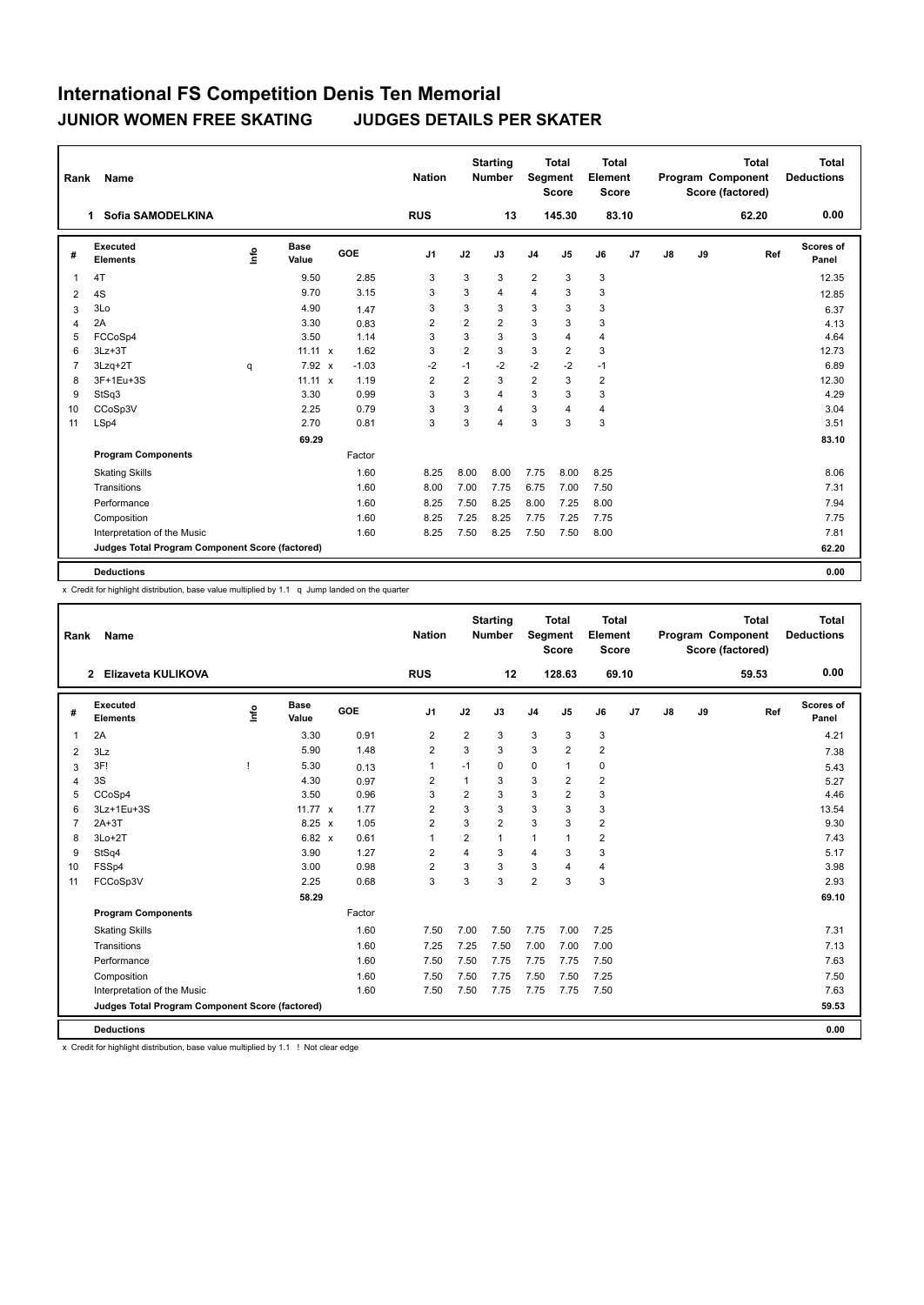| Rank           | Name                                            |       |                      |         | <b>Nation</b>  |                | <b>Starting</b><br>Number | Segment        | <b>Total</b><br><b>Score</b> | <b>Total</b><br>Element<br><b>Score</b> |       |               |    | <b>Total</b><br>Program Component<br>Score (factored) | Total<br><b>Deductions</b> |
|----------------|-------------------------------------------------|-------|----------------------|---------|----------------|----------------|---------------------------|----------------|------------------------------|-----------------------------------------|-------|---------------|----|-------------------------------------------------------|----------------------------|
|                | Varvara KISEL<br>3                              |       |                      |         | <b>BLR</b>     |                | 11                        |                | 103.79                       |                                         | 52.18 |               |    | 53.61                                                 | $-2.00$                    |
| #              | Executed<br><b>Elements</b>                     | ١nfo  | <b>Base</b><br>Value | GOE     | J <sub>1</sub> | J2             | J3                        | J <sub>4</sub> | J5                           | J6                                      | J7    | $\mathsf{J}8$ | J9 | Ref                                                   | <b>Scores of</b><br>Panel  |
| $\overline{1}$ | 3A<                                             | $\,<$ | 6.40                 | $-3.20$ | $-5$           | $-5$           | $-5$                      | $-5$           | $-5$                         | $-5$                                    |       |               |    |                                                       | 3.20                       |
| 2              | $2A+3T$                                         |       | 7.50                 | 1.16    | 3              | 3              | $\overline{2}$            | 3              | $\overline{2}$               | 3                                       |       |               |    |                                                       | 8.66                       |
| 3              | 3Lo                                             |       | 4.90                 | 1.23    | $\overline{2}$ | 3              | $\overline{2}$            | 3              | 3                            | $\overline{2}$                          |       |               |    |                                                       | 6.13                       |
| 4              | 3Lz                                             |       | 5.90                 | 1.62    | 3              | 3              | 3                         | 3              | $\overline{2}$               | $\overline{2}$                          |       |               |    |                                                       | 7.52                       |
| 5              | FSSp4                                           |       | 3.00                 | 0.83    | 3              | $\overline{2}$ | $\overline{2}$            | 3              | 3                            | 3                                       |       |               |    |                                                       | 3.83                       |
| 6              | 3F                                              |       | 5.30                 | 1.06    | $\overline{2}$ | $\overline{2}$ | $\overline{2}$            | $\overline{2}$ | $\overline{2}$               | $\overline{2}$                          |       |               |    |                                                       | 6.36                       |
| $\overline{7}$ | 3Lz+REP                                         |       | 4.54 $\times$        | 1.33    | $\overline{2}$ | 3              | $\overline{2}$            | $\overline{2}$ | 3                            | $\overline{2}$                          |       |               |    |                                                       | 5.87                       |
| 8              | 3F<<+REP                                        | <<    | $1.39 \times$        | $-0.90$ | $-5$           | $-5$           | $-5$                      | $-5$           | $-5$                         | $-5$                                    |       |               |    |                                                       | 0.49                       |
| 9              | StSq2                                           |       | 2.60                 | 0.52    | $\overline{1}$ | $\overline{2}$ | $\overline{2}$            | $\overline{2}$ | $\overline{2}$               | $\overline{2}$                          |       |               |    |                                                       | 3.12                       |
| 10             | LSp4                                            |       | 2.70                 | 0.27    | $\overline{1}$ | 1              | 1                         | $\mathbf{1}$   | 2                            | $\mathbf{1}$                            |       |               |    |                                                       | 2.97                       |
| 11             | CCoSp4                                          |       | 3.50                 | 0.53    | $\overline{2}$ | $\overline{2}$ | $\overline{1}$            | $\overline{2}$ | $\Omega$                     | $\mathbf{1}$                            |       |               |    |                                                       | 4.03                       |
|                |                                                 |       | 47.73                |         |                |                |                           |                |                              |                                         |       |               |    |                                                       | 52.18                      |
|                | <b>Program Components</b>                       |       |                      | Factor  |                |                |                           |                |                              |                                         |       |               |    |                                                       |                            |
|                | <b>Skating Skills</b>                           |       |                      | 1.60    | 7.00           | 7.25           | 7.00                      | 7.00           | 7.25                         | 7.00                                    |       |               |    |                                                       | 7.06                       |
|                | Transitions                                     |       |                      | 1.60    | 6.50           | 6.25           | 6.50                      | 5.75           | 6.25                         | 6.25                                    |       |               |    |                                                       | 6.31                       |
|                | Performance                                     |       |                      | 1.60    | 6.75           | 6.75           | 6.50                      | 7.00           | 6.75                         | 6.75                                    |       |               |    |                                                       | 6.75                       |
|                | Composition                                     |       |                      | 1.60    | 7.00           | 6.50           | 6.75                      | 6.50           | 6.75                         | 6.50                                    |       |               |    |                                                       | 6.63                       |
|                | Interpretation of the Music                     |       |                      | 1.60    | 6.75           | 6.75           | 6.75                      | 6.25           | 7.00                         | 6.75                                    |       |               |    |                                                       | 6.75                       |
|                | Judges Total Program Component Score (factored) |       |                      |         |                |                |                           |                |                              |                                         |       |               |    |                                                       | 53.61                      |
|                | <b>Deductions</b>                               |       | Falls:               | $-2.00$ |                |                |                           |                |                              |                                         |       |               |    |                                                       | $-2.00$                    |

< Under-rotated jump << Downgraded jump x Credit for highlight distribution, base value multiplied by 1.1 REP Jump repetition

| Rank           | Name                                            |              |                      |            | <b>Nation</b>  |              | <b>Starting</b><br><b>Number</b> | Segment        | <b>Total</b><br>Score | <b>Total</b><br>Element<br><b>Score</b> |       |               |    | <b>Total</b><br>Program Component<br>Score (factored) | Total<br><b>Deductions</b> |
|----------------|-------------------------------------------------|--------------|----------------------|------------|----------------|--------------|----------------------------------|----------------|-----------------------|-----------------------------------------|-------|---------------|----|-------------------------------------------------------|----------------------------|
|                | 4 Chiara HRISTOVA                               |              |                      |            | <b>BUL</b>     |              | 9                                |                | 81.10                 |                                         | 40.39 |               |    | 43.71                                                 | $-3.00$                    |
| #              | <b>Executed</b><br><b>Elements</b>              | ١nfo         | <b>Base</b><br>Value | <b>GOE</b> | J <sub>1</sub> | J2           | J3                               | J <sub>4</sub> | J <sub>5</sub>        | J6                                      | J7    | $\mathsf{J}8$ | J9 | Ref                                                   | Scores of<br>Panel         |
| 1              | $3Lz + 2T$                                      |              | 7.20                 | 0.30       | $\mathbf{1}$   | $\mathbf{1}$ | $\mathbf{1}$                     | $\mathbf 0$    | 0                     | 0                                       |       |               |    |                                                       | 7.50                       |
| 2              | 3Lo                                             |              | 4.90                 | 0.00       | 0              | $\mathbf{1}$ | 0                                | $\mathbf 0$    | 0                     | $\mathbf 0$                             |       |               |    |                                                       | 4.90                       |
| 3              | $3F$ $\leq$                                     | $\mathsf{I}$ | 4.24                 | $-2.12$    | $-5$           | $-5$         | $-5$                             | $-5$           | $-5$                  | $-5$                                    |       |               |    |                                                       | 2.12                       |
| 4              | SSp3                                            |              | 2.10                 | 0.58       | $\overline{2}$ | 3            | $\overline{2}$                   | 3              | 3                     | 3                                       |       |               |    |                                                       | 2.68                       |
| 5              | 2Lz                                             |              | 2.10                 | $-0.47$    | $-2$           | $-2$         | $-3$                             | $-3$           | $-1$                  | $-2$                                    |       |               |    |                                                       | 1.63                       |
| 6              | $3S+2T$                                         |              | 6.16 x               | 0.00       | $\Omega$       | $\Omega$     | 0                                | 0              | 0                     | 0                                       |       |               |    |                                                       | 6.16                       |
| $\overline{7}$ | 1A+1Eu+3S<                                      | $\prec$      | 5.54 x               | $-1.72$    | $-5$           | $-5$         | -5                               | $-5$           | $-5$                  | $-5$                                    |       |               |    |                                                       | 3.82                       |
| 8              | StSq2                                           |              | 2.60                 | 0.00       | $\mathbf{1}$   | $\Omega$     | $\Omega$                         | 0              | $\Omega$              | $\mathbf 0$                             |       |               |    |                                                       | 2.60                       |
| 9              | 2A                                              |              | $3.63 \times$        | 0.00       | 0              | $\Omega$     | $\Omega$                         | 0              | $\overline{1}$        | 0                                       |       |               |    |                                                       | 3.63                       |
| 10             | CCoSp3                                          |              | 3.00                 | 0.30       | $\Omega$       | 1            | $\mathbf{1}$                     | 1              | $\mathbf 1$           | $\mathbf{1}$                            |       |               |    |                                                       | 3.30                       |
| 11             | FCCoSp1                                         |              | 2.00                 | 0.05       | $\mathbf 0$    | 1            | $\mathbf 0$                      | 0              | $\mathbf 0$           | $\mathbf{1}$                            |       |               |    |                                                       | 2.05                       |
|                |                                                 |              | 43.47                |            |                |              |                                  |                |                       |                                         |       |               |    |                                                       | 40.39                      |
|                | <b>Program Components</b>                       |              |                      | Factor     |                |              |                                  |                |                       |                                         |       |               |    |                                                       |                            |
|                | <b>Skating Skills</b>                           |              |                      | 1.60       | 5.50           | 5.50         | 6.00                             | 5.50           | 6.25                  | 5.75                                    |       |               |    |                                                       | 5.69                       |
|                | Transitions                                     |              |                      | 1.60       | 5.25           | 5.00         | 5.50                             | 4.50           | 6.00                  | 5.25                                    |       |               |    |                                                       | 5.25                       |
|                | Performance                                     |              |                      | 1.60       | 5.25           | 4.75         | 5.50                             | 5.25           | 5.75                  | 5.50                                    |       |               |    |                                                       | 5.38                       |
|                | Composition                                     |              |                      | 1.60       | 5.50           | 5.00         | 5.75                             | 5.25           | 6.00                  | 5.75                                    |       |               |    |                                                       | 5.56                       |
|                | Interpretation of the Music                     |              |                      | 1.60       | 5.50           | 5.00         | 5.75                             | 4.50           | 6.25                  | 5.50                                    |       |               |    |                                                       | 5.44                       |
|                | Judges Total Program Component Score (factored) |              |                      |            |                |              |                                  |                |                       |                                         |       |               |    |                                                       | 43.71                      |
|                | <b>Deductions</b>                               |              | Time violation:      | $-1.00$    |                |              |                                  | Falls:         | $-2.00$               |                                         |       |               |    |                                                       | $-3.00$                    |

< Under-rotated jump x Credit for highlight distribution, base value multiplied by 1.1 ! Not clear edge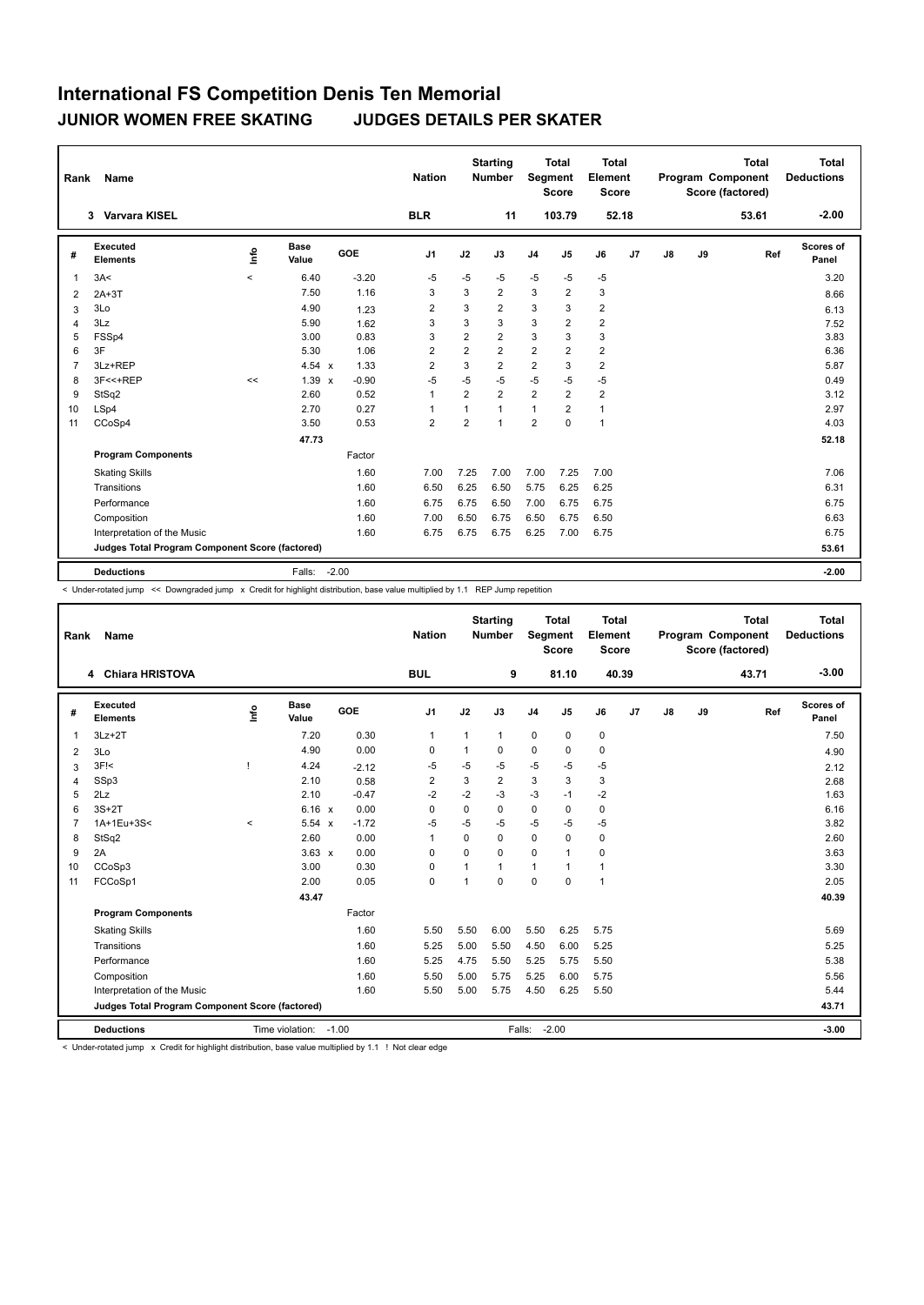| Rank           | <b>Name</b>                                     |                                  |                      |         | <b>Nation</b>  |                | <b>Starting</b><br>Number | <b>Segment</b> | <b>Total</b><br><b>Score</b> | <b>Total</b><br>Element<br><b>Score</b> |       |               |    | <b>Total</b><br>Program Component<br>Score (factored) | Total<br><b>Deductions</b> |
|----------------|-------------------------------------------------|----------------------------------|----------------------|---------|----------------|----------------|---------------------------|----------------|------------------------------|-----------------------------------------|-------|---------------|----|-------------------------------------------------------|----------------------------|
|                | <b>Anna LEVKOVETS</b><br>5                      |                                  |                      |         | <b>KAZ</b>     |                | 10                        |                | 78.51                        |                                         | 37.60 |               |    | 41.91                                                 | $-1.00$                    |
| #              | Executed<br><b>Elements</b>                     | $\mathop{\mathsf{Int}}\nolimits$ | <b>Base</b><br>Value | GOE     | J1             | J2             | J3                        | J <sub>4</sub> | J5                           | J6                                      | J7    | $\mathsf{J}8$ | J9 | Ref                                                   | <b>Scores of</b><br>Panel  |
| $\overline{1}$ | 2A                                              |                                  | 3.30                 | 0.25    | 0              | $\mathbf{1}$   | 0                         | $\mathbf{1}$   | $\mathbf{1}$                 | $\overline{2}$                          |       |               |    |                                                       | 3.55                       |
| 2              | 3Lz!q                                           |                                  | 5.90                 | $-2.95$ | $-5$           | $-5$           | $-5$                      | $-5$           | $-5$                         | $-5$                                    |       |               |    |                                                       | 2.95                       |
| 3              | $3Lo < +2T$                                     | $\,<$                            | 5.22                 | $-0.78$ | $-2$           | $-2$           | $-2$                      | $-2$           | $-3$                         | $-2$                                    |       |               |    |                                                       | 4.44                       |
| 4              | $3F < +2T$                                      | $\prec$                          | 5.54                 | $-1.38$ | $-3$           | -3             | $-4$                      | $-3$           | $-4$                         | $-3$                                    |       |               |    |                                                       | 4.16                       |
| 5              | 3S<                                             | $\prec$                          | 3.44                 | $-1.72$ | $-5$           | $-5$           | $-5$                      | $-5$           | $-5$                         | $-5$                                    |       |               |    |                                                       | 1.72                       |
| 6              | FCCoSp4                                         |                                  | 3.50                 | 0.70    | $\mathbf{1}$   | $\overline{2}$ | $\overline{2}$            | $\overline{2}$ | $\overline{2}$               | $\overline{2}$                          |       |               |    |                                                       | 4.20                       |
| $\overline{7}$ | 2Lz!                                            | T                                | 2.31 x               | $-0.21$ | $-1$           | $-1$           | $-1$                      | $-1$           | $-1$                         | $-1$                                    |       |               |    |                                                       | 2.10                       |
| 8              | 2Aq+1Eu+2F                                      | q                                | 6.16 x               | $-0.66$ | $-2$           | $-2$           | $-2$                      | $-2$           | $-2$                         | $-2$                                    |       |               |    |                                                       | 5.50                       |
| 9              | CCoSp3                                          |                                  | 3.00                 | 0.83    | $\overline{1}$ | 3              | $\overline{2}$            | 3              | 3                            | 3                                       |       |               |    |                                                       | 3.83                       |
| 10             | StSq1                                           |                                  | 1.80                 | $-0.18$ | 0              | $-1$           | $-1$                      | $-1$           | $-1$                         | $-1$                                    |       |               |    |                                                       | 1.62                       |
| 11             | FSSp4                                           |                                  | 3.00                 | 0.53    | $\mathbf{1}$   | 2              | $\overline{2}$            | $\overline{2}$ | $\mathbf{1}$                 | $\overline{2}$                          |       |               |    |                                                       | 3.53                       |
|                |                                                 |                                  | 43.17                |         |                |                |                           |                |                              |                                         |       |               |    |                                                       | 37.60                      |
|                | <b>Program Components</b>                       |                                  |                      | Factor  |                |                |                           |                |                              |                                         |       |               |    |                                                       |                            |
|                | <b>Skating Skills</b>                           |                                  |                      | 1.60    | 5.25           | 5.50           | 5.00                      | 5.25           | 5.75                         | 5.50                                    |       |               |    |                                                       | 5.38                       |
|                | Transitions                                     |                                  |                      | 1.60    | 5.00           | 5.00           | 5.00                      | 4.75           | 5.50                         | 5.25                                    |       |               |    |                                                       | 5.06                       |
|                | Performance                                     |                                  |                      | 1.60    | 5.25           | 5.00           | 5.00                      | 5.25           | 5.25                         | 5.25                                    |       |               |    |                                                       | 5.19                       |
|                | Composition                                     |                                  |                      | 1.60    | 5.25           | 5.25           | 5.50                      | 5.25           | 5.25                         | 5.75                                    |       |               |    |                                                       | 5.31                       |
|                | Interpretation of the Music                     |                                  |                      | 1.60    | 5.25           | 5.25           | 5.25                      | 5.00           | 5.25                         | 5.25                                    |       |               |    |                                                       | 5.25                       |
|                | Judges Total Program Component Score (factored) |                                  |                      |         |                |                |                           |                |                              |                                         |       |               |    |                                                       | 41.91                      |
|                | <b>Deductions</b>                               |                                  | Falls:               | $-1.00$ |                |                |                           |                |                              |                                         |       |               |    |                                                       | $-1.00$                    |

< Under-rotated jump x Credit for highlight distribution, base value multiplied by 1.1 ! Not clear edge q Jump landed on the quarter

| Rank           | Name                                            |         |                       |         | <b>Nation</b>  |                | <b>Starting</b><br><b>Number</b> | Segment        | <b>Total</b><br><b>Score</b> | <b>Total</b><br>Element<br><b>Score</b> |       |    |    | <b>Total</b><br>Program Component<br>Score (factored) | Total<br><b>Deductions</b> |
|----------------|-------------------------------------------------|---------|-----------------------|---------|----------------|----------------|----------------------------------|----------------|------------------------------|-----------------------------------------|-------|----|----|-------------------------------------------------------|----------------------------|
|                | <b>Marianne MUST</b><br>6                       |         |                       |         | <b>EST</b>     |                | 8                                |                | 77.98                        |                                         | 34.97 |    |    | 44.01                                                 | $-1.00$                    |
| #              | <b>Executed</b><br><b>Elements</b>              | ۴       | <b>Base</b><br>Value  | GOE     | J <sub>1</sub> | J2             | J3                               | J <sub>4</sub> | J5                           | J6                                      | J7    | J8 | J9 | Ref                                                   | Scores of<br>Panel         |
| 1              | 3Lz! <+ 2T                                      | ı       | 6.02                  | $-1.42$ | $-3$           | $-3$           | $-3$                             | $-3$           | $-3$                         | $-3$                                    |       |    |    |                                                       | 4.60                       |
| 2              | 3F                                              |         | 5.30                  | 1.06    | $\overline{2}$ | $\overline{2}$ | $\overline{2}$                   | $\mathbf{1}$   | $\overline{2}$               | $\overline{2}$                          |       |    |    |                                                       | 6.36                       |
| 3              | 2A+1Eu+2S                                       |         | 5.10                  | 0.50    | $\overline{1}$ | $\overline{2}$ | $\mathbf{1}$                     | 1              | $\overline{2}$               | $\overline{2}$                          |       |    |    |                                                       | 5.60                       |
| 4              | FSSp4                                           |         | 3.00                  | 0.60    | $\overline{2}$ | $\mathbf{1}$   | $\overline{2}$                   | $\overline{2}$ | $\overline{2}$               | $\overline{2}$                          |       |    |    |                                                       | 3.60                       |
| 5              | $3Lz$ !<                                        |         | 4.72                  | $-1.66$ | $-3$           | $-4$           | $-4$                             | $-4$           | $-3$                         | $-3$                                    |       |    |    |                                                       | 3.06                       |
| 6              | 2Lo                                             |         | $1.87 \times$         | 0.13    | $\overline{1}$ | $\mathbf{1}$   | $\mathbf{1}$                     | $\mathbf 0$    | $\mathbf{1}$                 | 0                                       |       |    |    |                                                       | 2.00                       |
| $\overline{7}$ | 2S                                              |         | $1.43 \times$         | $-0.36$ | $-3$           | $-3$           | $-2$                             | $-2$           | $-3$                         | $-3$                                    |       |    |    |                                                       | 1.07                       |
| 8              | StSq1                                           |         | 1.80                  | 0.00    | $\overline{1}$ | $\Omega$       | $\mathbf{1}$                     | $-1$           | $\Omega$                     | $-1$                                    |       |    |    |                                                       | 1.80                       |
| 9              | 3Lo<                                            | $\prec$ | 4.31 x                | $-1.96$ | $-5$           | $-5$           | $-5$                             | $-4$           | $-5$                         | $-5$                                    |       |    |    |                                                       | 2.35                       |
| 10             | LSp3                                            |         | 2.40                  | 0.30    | $-1$           | $\overline{2}$ | $\overline{2}$                   | 1              | $\mathbf{1}$                 | $\mathbf{1}$                            |       |    |    |                                                       | 2.70                       |
| 11             | CCoSp2V                                         |         | 1.88                  | $-0.05$ | $-1$           | $\mathbf 0$    | $\mathbf{1}$                     | $-1$           | $\mathbf 0$                  | $\mathbf 0$                             |       |    |    |                                                       | 1.83                       |
|                |                                                 |         | 37.83                 |         |                |                |                                  |                |                              |                                         |       |    |    |                                                       | 34.97                      |
|                | <b>Program Components</b>                       |         |                       | Factor  |                |                |                                  |                |                              |                                         |       |    |    |                                                       |                            |
|                | <b>Skating Skills</b>                           |         |                       | 1.60    | 5.50           | 5.50           | 5.50                             | 6.00           | 6.00                         | 5.50                                    |       |    |    |                                                       | 5.63                       |
|                | Transitions                                     |         |                       | 1.60    | 5.00           | 5.25           | 5.50                             | 5.25           | 5.75                         | 5.25                                    |       |    |    |                                                       | 5.31                       |
|                | Performance                                     |         |                       | 1.60    | 5.25           | 5.00           | 5.50                             | 5.50           | 5.50                         | 5.50                                    |       |    |    |                                                       | 5.44                       |
|                | Composition                                     |         |                       | 1.60    | 5.25           | 5.25           | 6.00                             | 5.75           | 5.50                         | 5.75                                    |       |    |    |                                                       | 5.56                       |
|                | Interpretation of the Music                     |         |                       | 1.60    | 5.50           | 5.00           | 5.75                             | 5.50           | 5.75                         | 5.50                                    |       |    |    |                                                       | 5.56                       |
|                | Judges Total Program Component Score (factored) |         |                       |         |                |                |                                  |                |                              |                                         |       |    |    |                                                       | 44.01                      |
|                | <b>Deductions</b>                               |         | Time violation: -1.00 |         |                |                |                                  |                |                              |                                         |       |    |    |                                                       | $-1.00$                    |

< Under-rotated jump x Credit for highlight distribution, base value multiplied by 1.1 ! Not clear edge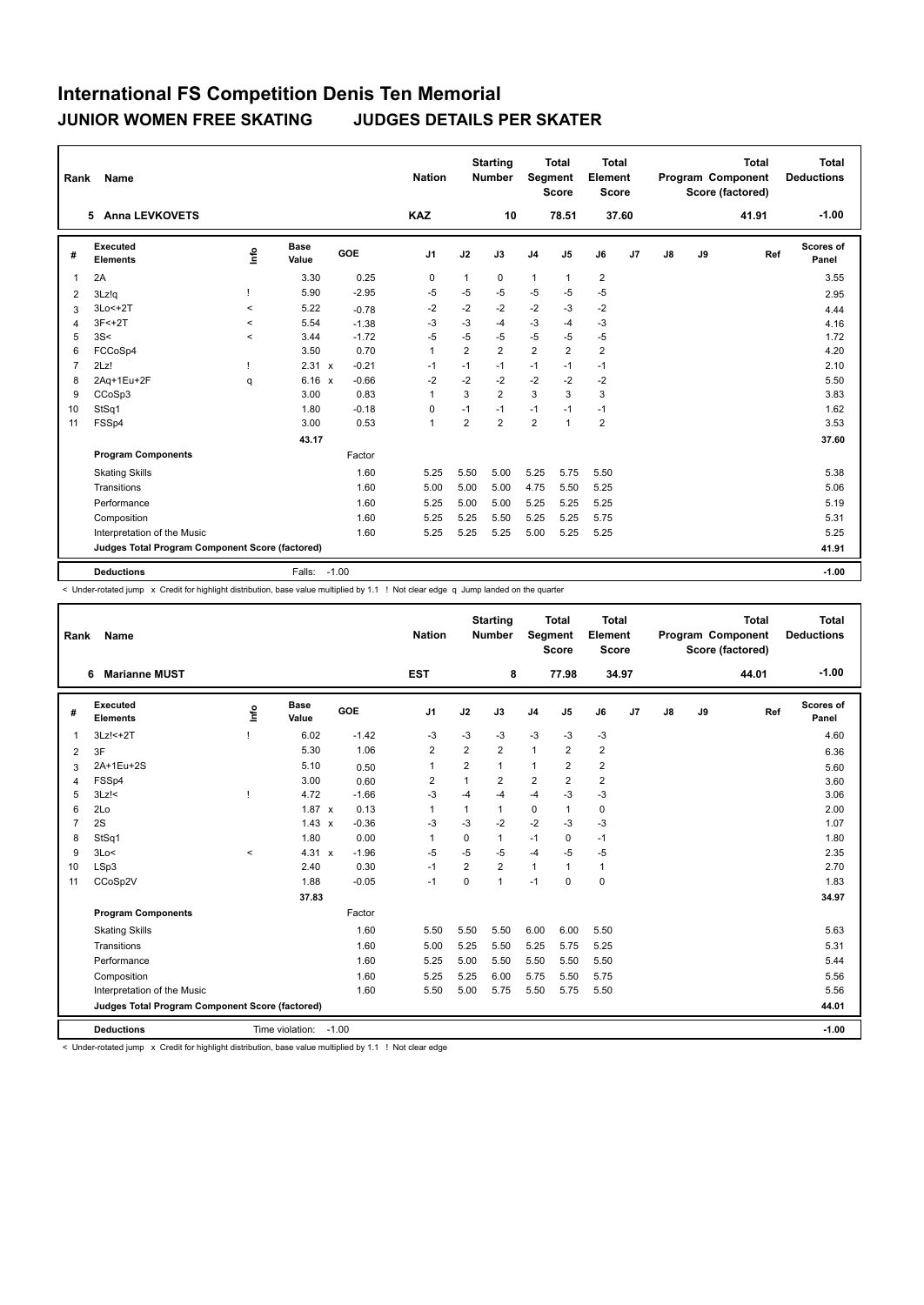| Rank           | <b>Name</b>                                     |         |                      |         | <b>Nation</b>  |                | <b>Starting</b><br>Number | Segment        | <b>Total</b><br><b>Score</b> | <b>Total</b><br>Element<br><b>Score</b> |       |               |    | <b>Total</b><br>Program Component<br>Score (factored) | Total<br><b>Deductions</b> |
|----------------|-------------------------------------------------|---------|----------------------|---------|----------------|----------------|---------------------------|----------------|------------------------------|-----------------------------------------|-------|---------------|----|-------------------------------------------------------|----------------------------|
|                | <b>Maria MANOVA</b><br>7                        |         |                      |         | <b>BUL</b>     |                | $\overline{7}$            |                | 75.24                        |                                         | 35.33 |               |    | 41.91                                                 | $-2.00$                    |
| #              | Executed<br><b>Elements</b>                     | ۴ů      | <b>Base</b><br>Value | GOE     | J <sub>1</sub> | J2             | J3                        | J <sub>4</sub> | J5                           | J6                                      | J7    | $\mathsf{J}8$ | J9 | Ref                                                   | Scores of<br>Panel         |
| $\overline{1}$ | $3Lz$ !<                                        |         | 4.72                 | $-1.42$ | $-3$           | $-4$           | $-3$                      | $-3$           | $-3$                         | $-3$                                    |       |               |    |                                                       | 3.30                       |
| 2              | 3F<<                                            | <<      | 1.80                 | $-0.90$ | $-5$           | $-5$           | $-5$                      | $-5$           | $-5$                         | $-5$                                    |       |               |    |                                                       | 0.90                       |
| 3              | 3Tq                                             | q       | 4.20                 | $-2.10$ | $-5$           | $-5$           | $-5$                      | $-5$           | $-5$                         | $-5$                                    |       |               |    |                                                       | 2.10                       |
| 4              | 2A<                                             | $\prec$ | 2.64                 | $-1.32$ | $-5$           | $-5$           | $-5$                      | $-5$           | $-5$                         | $-5$                                    |       |               |    |                                                       | 1.32                       |
| 5              | CCoSp4                                          |         | 3.50                 | 0.61    | $\overline{2}$ | $\overline{2}$ | $\overline{2}$            | $\overline{2}$ | $\mathbf{1}$                 | $\mathbf{1}$                            |       |               |    |                                                       | 4.11                       |
| 6              | $3S+2Tq$                                        | q       | $6.16 \times$        | $-0.86$ | $-2$           | $-2$           | $-2$                      | $-2$           | $-2$                         | $-2$                                    |       |               |    |                                                       | 5.30                       |
| $\overline{7}$ | 3T+1Eu+3S<                                      | $\prec$ | $8.95 \times$        | $-1.16$ | $-4$           | $-3$           | $-2$                      | $-3$           | $-3$                         | $-2$                                    |       |               |    |                                                       | 7.79                       |
| 8              | $2Aq+2T$                                        | q       | $5.06 \times$        | $-0.66$ | $-2$           | $-2$           | $-2$                      | $-2$           | $-2$                         | $-2$                                    |       |               |    |                                                       | 4.40                       |
| 9              | FSSp3                                           |         | 2.60                 | 0.13    | $\mathbf{1}$   | $\Omega$       | 1                         | $\mathbf{1}$   | $\Omega$                     | 0                                       |       |               |    |                                                       | 2.73                       |
| 10             | StSqB                                           |         | 1.50                 | 0.08    | $\overline{1}$ | $-1$           | $\overline{1}$            | 0              | $\mathbf{1}$                 | 0                                       |       |               |    |                                                       | 1.58                       |
| 11             | LSp2                                            |         | 1.90                 | $-0.10$ | $-1$           | $-1$           | 1                         | $\mathbf 0$    | $-1$                         | 0                                       |       |               |    |                                                       | 1.80                       |
|                |                                                 |         | 43.03                |         |                |                |                           |                |                              |                                         |       |               |    |                                                       | 35.33                      |
|                | <b>Program Components</b>                       |         |                      | Factor  |                |                |                           |                |                              |                                         |       |               |    |                                                       |                            |
|                | <b>Skating Skills</b>                           |         |                      | 1.60    | 5.25           | 5.25           | 5.75                      | 6.25           | 5.25                         | 5.25                                    |       |               |    |                                                       | 5.38                       |
|                | Transitions                                     |         |                      | 1.60    | 4.75           | 4.75           | 5.50                      | 5.25           | 5.00                         | 5.00                                    |       |               |    |                                                       | 5.00                       |
|                | Performance                                     |         |                      | 1.60    | 5.00           | 4.50           | 5.50                      | 5.75           | 5.00                         | 4.75                                    |       |               |    |                                                       | 5.06                       |
|                | Composition                                     |         |                      | 1.60    | 5.25           | 4.75           | 6.00                      | 6.25           | 5.25                         | 5.25                                    |       |               |    |                                                       | 5.44                       |
|                | Interpretation of the Music                     |         |                      | 1.60    | 5.25           | 4.50           | 5.75                      | 5.50           | 5.50                         | 5.00                                    |       |               |    |                                                       | 5.31                       |
|                | Judges Total Program Component Score (factored) |         |                      |         |                |                |                           |                |                              |                                         |       |               |    |                                                       | 41.91                      |
|                | <b>Deductions</b>                               |         | Falls:               | $-2.00$ |                |                |                           |                |                              |                                         |       |               |    |                                                       | $-2.00$                    |

< Under-rotated jump << Downgraded jump x Credit for highlight distribution, base value multiplied by 1.1 ! Not clear edge q Jump landed on the quarter

| Rank           | Name                                            |       |                      |         | <b>Nation</b>  |              | <b>Starting</b><br><b>Number</b> | Segment        | <b>Total</b><br><b>Score</b> | <b>Total</b><br>Element<br><b>Score</b> |       |    |    | <b>Total</b><br>Program Component<br>Score (factored) | <b>Total</b><br><b>Deductions</b> |
|----------------|-------------------------------------------------|-------|----------------------|---------|----------------|--------------|----------------------------------|----------------|------------------------------|-----------------------------------------|-------|----|----|-------------------------------------------------------|-----------------------------------|
|                | 8 Sofiya FARAFONOVA                             |       |                      |         | <b>KAZ</b>     |              | 6                                |                | 74.28                        |                                         | 34.46 |    |    | 40.82                                                 | $-1.00$                           |
| #              | Executed<br><b>Elements</b>                     | ۴     | <b>Base</b><br>Value | GOE     | J <sub>1</sub> | J2           | J3                               | J <sub>4</sub> | J5                           | J6                                      | J7    | J8 | J9 | Ref                                                   | Scores of<br>Panel                |
| 1              | 3Sq                                             | q     | 4.30                 | $-1.61$ | $-5$           | $-5$         | $-3$                             | $-3$           | $-4$                         | $-3$                                    |       |    |    |                                                       | 2.69                              |
| 2              | 3F<<                                            | <<    | 1.80                 | $-0.90$ | $-5$           | $-5$         | $-5$                             | $-5$           | $-5$                         | $-5$                                    |       |    |    |                                                       | 0.90                              |
| 3              | 3Lo<                                            | $\,<$ | 3.92                 | $-1.18$ | $-3$           | $-3$         | $-3$                             | $-3$           | -3                           | $-2$                                    |       |    |    |                                                       | 2.74                              |
| 4              | 2A                                              |       | 3.30                 | 0.00    | 0              | $\Omega$     | $\mathbf 0$                      | $\mathbf 0$    | $\mathbf{1}$                 | $\mathbf 0$                             |       |    |    |                                                       | 3.30                              |
| 5              | CCoSp4                                          |       | 3.50                 | 0.53    | $\overline{1}$ | 2            | $\overline{2}$                   | $\overline{2}$ | 1                            | $\mathbf{1}$                            |       |    |    |                                                       | 4.03                              |
| 6              | StSq1                                           |       | 1.80                 | 0.00    | 0              | $\Omega$     | $\Omega$                         | $\Omega$       | $\Omega$                     | $\mathbf 0$                             |       |    |    |                                                       | 1.80                              |
| $\overline{7}$ | $3S+2T$                                         |       | $6.16 \times$        | 0.32    | $\overline{1}$ | $\mathbf{1}$ | $\mathbf 0$                      | $\mathbf{1}$   | $\mathbf 0$                  | $\mathbf{1}$                            |       |    |    |                                                       | 6.48                              |
| 8              | 3Lze<<                                          | e     | $1.85 \times$        | $-0.84$ | $-5$           | $-5$         | $-5$                             | $-5$           | $-5$                         | $-5$                                    |       |    |    |                                                       | 1.01                              |
| 9              | 2Aq+1Eu+2F                                      | q     | $6.16 \times$        | $-0.50$ | $-2$           | $-1$         | $-1$                             | $-2$           | $-1$                         | $-2$                                    |       |    |    |                                                       | 5.66                              |
| 10             | FSSp2                                           |       | 2.30                 | 0.17    | $\mathbf{1}$   | 1            | $\mathbf{1}$                     | $\mathbf{1}$   | $\Omega$                     | $\mathbf 0$                             |       |    |    |                                                       | 2.47                              |
| 11             | LSp4                                            |       | 2.70                 | 0.68    | $\overline{2}$ | 3            | 3                                | $\overline{2}$ | 3                            | $\overline{2}$                          |       |    |    |                                                       | 3.38                              |
|                |                                                 |       | 37.79                |         |                |              |                                  |                |                              |                                         |       |    |    |                                                       | 34.46                             |
|                | <b>Program Components</b>                       |       |                      | Factor  |                |              |                                  |                |                              |                                         |       |    |    |                                                       |                                   |
|                | <b>Skating Skills</b>                           |       |                      | 1.60    | 5.00           | 5.75         | 5.25                             | 5.75           | 5.25                         | 5.00                                    |       |    |    |                                                       | 5.31                              |
|                | Transitions                                     |       |                      | 1.60    | 4.75           | 5.25         | 5.00                             | 5.00           | 4.75                         | 4.75                                    |       |    |    |                                                       | 4.88                              |
|                | Performance                                     |       |                      | 1.60    | 4.75           | 5.50         | 5.00                             | 5.50           | 4.75                         | 4.50                                    |       |    |    |                                                       | 5.00                              |
|                | Composition                                     |       |                      | 1.60    | 4.75           | 5.50         | 5.25                             | 5.75           | 5.25                         | 4.75                                    |       |    |    |                                                       | 5.19                              |
|                | Interpretation of the Music                     |       |                      | 1.60    | 5.00           | 5.50         | 5.25                             | 5.25           | 5.00                         | 4.50                                    |       |    |    |                                                       | 5.13                              |
|                | Judges Total Program Component Score (factored) |       |                      |         |                |              |                                  |                |                              |                                         |       |    |    |                                                       | 40.82                             |
|                | <b>Deductions</b>                               |       | $-1.00$<br>Falls:    |         |                |              |                                  |                |                              |                                         |       |    |    |                                                       | $-1.00$                           |

< Under-rotated jump << Downgraded jump x Credit for highlight distribution, base value multiplied by 1.1 e Wrong edge q Jump landed on the quarter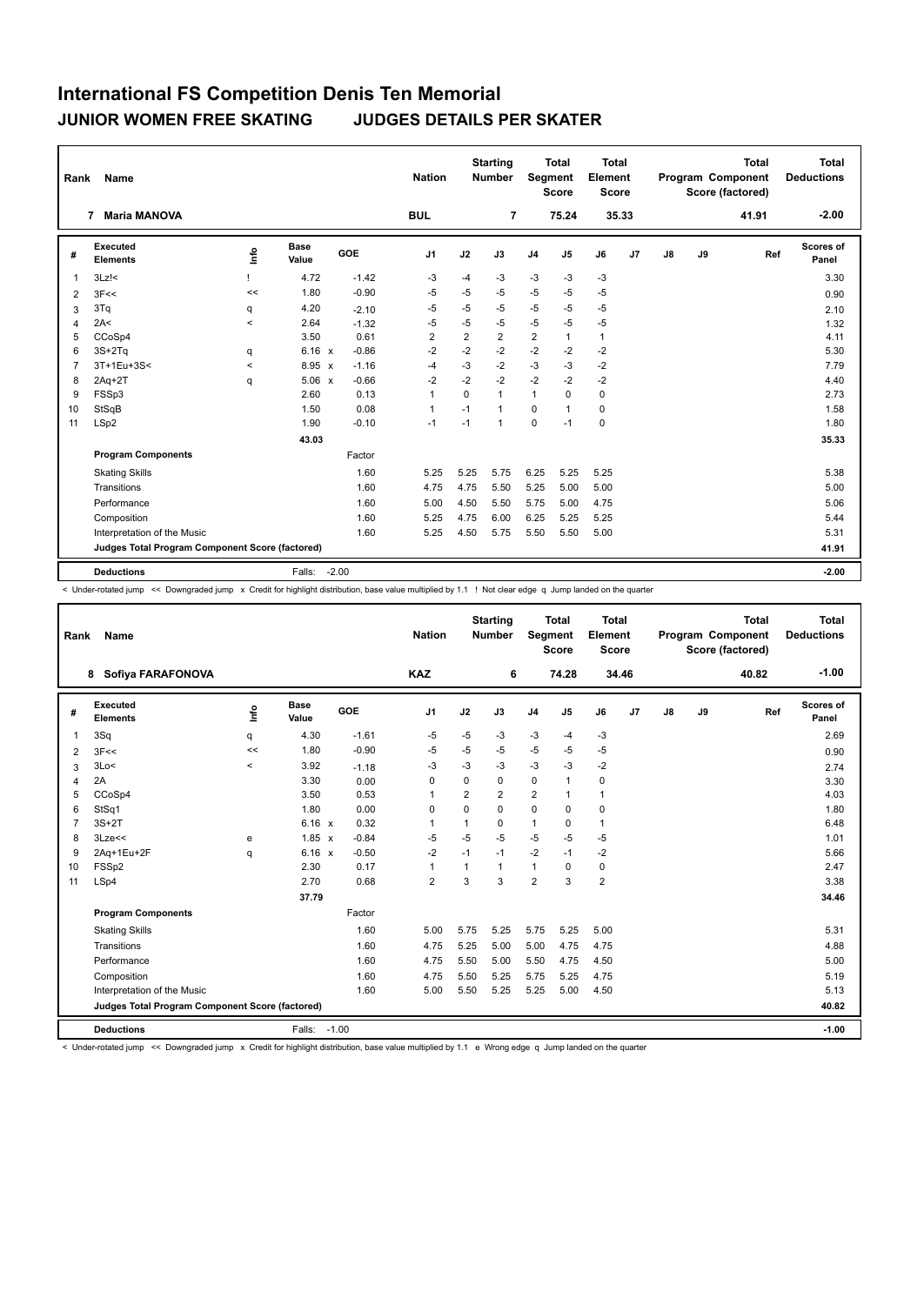| Rank           | Name                                            |          |                      |         | <b>Nation</b>  |                | <b>Starting</b><br><b>Number</b> |                | <b>Total</b><br>Segment<br><b>Score</b> | Total<br><b>Element</b><br>Score |                |               |    | <b>Total</b><br><b>Program Component</b><br>Score (factored) | Total<br><b>Deductions</b> |
|----------------|-------------------------------------------------|----------|----------------------|---------|----------------|----------------|----------------------------------|----------------|-----------------------------------------|----------------------------------|----------------|---------------|----|--------------------------------------------------------------|----------------------------|
|                | Sabina NASSYROVA<br>9                           |          |                      |         | <b>KAZ</b>     |                | 5                                |                | 67.14                                   |                                  | 27.43          |               |    | 40.71                                                        | $-1.00$                    |
| #              | <b>Executed</b><br><b>Elements</b>              | ١nfo     | <b>Base</b><br>Value | GOE     | J <sub>1</sub> | J2             | J3                               | J <sub>4</sub> | J <sub>5</sub>                          | J6                               | J <sub>7</sub> | $\mathsf{J}8$ | J9 | Ref                                                          | Scores of<br>Panel         |
| 1              | 2A                                              |          | 3.30                 | $-1.07$ | $-4$           | -4             | $-3$                             | $-2$           | $-3$                                    | $-3$                             |                |               |    |                                                              | 2.23                       |
| 2              | $2A < +2T$                                      | $\,<$    | 3.94                 | $-1.32$ | $-5$           | $-5$           | $-5$                             | $-5$           | $-5$                                    | $-5$                             |                |               |    |                                                              | 2.62                       |
| 3              | FSSp4                                           |          | 3.00                 | 0.60    | $\overline{2}$ | $\overline{2}$ | $\overline{2}$                   | $\overline{2}$ | $\overline{2}$                          | 3                                |                |               |    |                                                              | 3.60                       |
| 4              | $2F+2Lo$                                        |          | 3.50                 | $-0.14$ | $-1$           | $\mathbf 0$    | $-1$                             | $-1$           | $-1$                                    | $\mathbf 0$                      |                |               |    |                                                              | 3.36                       |
| 5              | 2Lz                                             |          | 2.10                 | 0.05    | $\Omega$       | 1              | $\Omega$                         | 0              | $\mathbf{1}$                            | 0                                |                |               |    |                                                              | 2.15                       |
| 6              | 2S                                              |          | 1.30                 | 0.00    | $\Omega$       | $\Omega$       | $\Omega$                         | $\Omega$       | $\Omega$                                | 0                                |                |               |    |                                                              | 1.30                       |
| $\overline{7}$ | FCCoSp3                                         |          | 3.00                 | 0.00    | $-1$           | $\mathbf{1}$   | $\mathbf{1}$                     | $\mathbf{1}$   | $-1$                                    | $-1$                             |                |               |    |                                                              | 3.00                       |
| 8              | 2F                                              |          | $1.98 \times$        | 0.05    | $\Omega$       | $\mathbf{1}$   | $\Omega$                         | 0              | $\mathbf{1}$                            | 0                                |                |               |    |                                                              | 2.03                       |
| 9              | $2Lz+2T<$                                       | $\hat{}$ | $3.45 \times$        | $-0.84$ | $-4$           | $-4$           | -4                               | $-4$           | $-3$                                    | $-4$                             |                |               |    |                                                              | 2.61                       |
| 10             | CCoSp3V                                         |          | 2.25                 | 0.34    | $\mathbf 0$    | $\overline{2}$ | $\overline{2}$                   | $\overline{2}$ | $\overline{1}$                          | 1                                |                |               |    |                                                              | 2.59                       |
| 11             | StSq1                                           |          | 1.80                 | 0.14    | $\mathbf 0$    | $\mathbf{1}$   | $\mathbf{1}$                     | $\overline{2}$ | $\overline{1}$                          | $\mathbf 0$                      |                |               |    |                                                              | 1.94                       |
|                |                                                 |          | 29.62                |         |                |                |                                  |                |                                         |                                  |                |               |    |                                                              | 27.43                      |
|                | <b>Program Components</b>                       |          |                      | Factor  |                |                |                                  |                |                                         |                                  |                |               |    |                                                              |                            |
|                | <b>Skating Skills</b>                           |          |                      | 1.60    | 5.25           | 5.00           | 5.25                             | 5.50           | 5.25                                    | 5.00                             |                |               |    |                                                              | 5.19                       |
|                | Transitions                                     |          |                      | 1.60    | 4.75           | 5.00           | 5.00                             | 5.25           | 4.75                                    | 4.75                             |                |               |    |                                                              | 4.88                       |
|                | Performance                                     |          |                      | 1.60    | 5.00           | 5.25           | 5.00                             | 5.00           | 4.75                                    | 4.75                             |                |               |    |                                                              | 4.94                       |
|                | Composition                                     |          |                      | 1.60    | 5.00           | 5.50           | 5.50                             | 5.50           | 5.00                                    | 5.00                             |                |               |    |                                                              | 5.25                       |
|                | Interpretation of the Music                     |          |                      | 1.60    | 5.25           | 5.25           | 5.50                             | 5.25           | 5.00                                    | 5.00                             |                |               |    |                                                              | 5.19                       |
|                | Judges Total Program Component Score (factored) |          |                      |         |                |                |                                  |                |                                         |                                  |                |               |    |                                                              | 40.71                      |
|                | <b>Deductions</b>                               |          | Falls: -1.00         |         |                |                |                                  |                |                                         |                                  |                |               |    |                                                              | $-1.00$                    |

< Under-rotated jump x Credit for highlight distribution, base value multiplied by 1.1

| Rank           | Name                                            |              |                      |            | <b>Nation</b>  |              | <b>Starting</b><br>Number | Segment        | <b>Total</b><br><b>Score</b> | <b>Total</b><br>Element<br><b>Score</b> |       |    |    | <b>Total</b><br>Program Component<br>Score (factored) | <b>Total</b><br><b>Deductions</b> |
|----------------|-------------------------------------------------|--------------|----------------------|------------|----------------|--------------|---------------------------|----------------|------------------------------|-----------------------------------------|-------|----|----|-------------------------------------------------------|-----------------------------------|
|                | Sofiia SHUBINA<br>10                            |              |                      |            | <b>KGZ</b>     |              | 4                         |                | 66.84                        |                                         | 27.63 |    |    | 40.21                                                 | $-1.00$                           |
| #              | Executed<br><b>Elements</b>                     | lnfo         | <b>Base</b><br>Value | <b>GOE</b> | J <sub>1</sub> | J2           | J3                        | J <sub>4</sub> | J5                           | J6                                      | J7    | J8 | J9 | Ref                                                   | Scores of<br>Panel                |
| 1              | 2F!                                             |              | 1.80                 | 0.00       | $-1$           | $\mathbf 0$  | 0                         | $\mathbf 0$    | $\mathbf 0$                  | 0                                       |       |    |    |                                                       | 1.80                              |
| 2              | $2S+2Lo$                                        |              | 3.00                 | 0.17       | $\mathbf{1}$   | 1            | 1                         | $\mathbf 0$    | $\mathbf{1}$                 | $\mathbf{1}$                            |       |    |    |                                                       | 3.17                              |
| 3              | 2Lz                                             |              | 2.10                 | 0.21       | $\mathbf 1$    | 1            | 1                         | $\mathbf{1}$   | 1                            | 1                                       |       |    |    |                                                       | 2.31                              |
| 4              | StSqB                                           |              | 1.50                 | 0.15       | 0              | 1            | $\overline{2}$            | $\mathbf{1}$   | $\overline{2}$               | 0                                       |       |    |    |                                                       | 1.65                              |
| 5              | CCoSp4                                          |              | 3.50                 | 0.44       | $-1$           | $\mathbf{1}$ | 1                         | 2              | $\overline{2}$               | $\mathbf{1}$                            |       |    |    |                                                       | 3.94                              |
| 6              | 2Lz+2Tq+2Lo                                     | q            | 5.10                 | $-0.84$    | $-4$           | $-4$         | $-4$                      | $-4$           | $-4$                         | $-4$                                    |       |    |    |                                                       | 4.26                              |
| $\overline{7}$ | 1A                                              |              | 1.21 x               | 0.03       | $\mathbf 0$    | 1            | $-1$                      | $-1$           | 1                            | 1                                       |       |    |    |                                                       | 1.24                              |
| 8              | 2F!+2T                                          | $\mathbf{I}$ | 3.41 x               | $-0.18$    | $-1$           | $-1$         | $-1$                      | $-1$           | $-1$                         | $-1$                                    |       |    |    |                                                       | 3.23                              |
| 9              | FSSp3                                           |              | 2.60                 | 0.39       | $\overline{1}$ | 1            | 1                         | 2              | $\overline{2}$               | $\overline{2}$                          |       |    |    |                                                       | 2.99                              |
| 10             | 2S                                              |              | $1.43 \times$        | 0.07       | 0              | 1            | $\Omega$                  | $\mathbf 0$    | $\mathbf{1}$                 | $\mathbf{1}$                            |       |    |    |                                                       | 1.50                              |
| 11             | LSp1                                            |              | 1.50                 | 0.04       | $-1$           | $\Omega$     | 1                         | $\mathbf 0$    | $\Omega$                     | $\mathbf{1}$                            |       |    |    |                                                       | 1.54                              |
|                |                                                 |              | 27.15                |            |                |              |                           |                |                              |                                         |       |    |    |                                                       | 27.63                             |
|                | <b>Program Components</b>                       |              |                      | Factor     |                |              |                           |                |                              |                                         |       |    |    |                                                       |                                   |
|                | <b>Skating Skills</b>                           |              |                      | 1.60       | 4.75           | 4.75         | 5.00                      | 5.25           | 4.75                         | 4.75                                    |       |    |    |                                                       | 4.81                              |
|                | Transitions                                     |              |                      | 1.60       | 4.25           | 4.75         | 5.00                      | 5.00           | 4.75                         | 5.00                                    |       |    |    |                                                       | 4.88                              |
|                | Performance                                     |              |                      | 1.60       | 4.50           | 5.25         | 5.25                      | 4.75           | 5.00                         | 5.25                                    |       |    |    |                                                       | 5.06                              |
|                | Composition                                     |              |                      | 1.60       | 4.25           | 5.50         | 5.25                      | 5.25           | 5.25                         | 5.00                                    |       |    |    |                                                       | 5.19                              |
|                | Interpretation of the Music                     |              |                      | 1.60       | 4.50           | 5.25         | 5.25                      | 5.00           | 5.25                         | 5.25                                    |       |    |    |                                                       | 5.19                              |
|                | Judges Total Program Component Score (factored) |              |                      |            |                |              |                           |                |                              |                                         |       |    |    |                                                       | 40.21                             |
|                | <b>Deductions</b>                               |              | Time violation:      | $-1.00$    |                |              |                           |                |                              |                                         |       |    |    |                                                       | $-1.00$                           |

x Credit for highlight distribution, base value multiplied by 1.1 ! Not clear edge q Jump landed on the quarter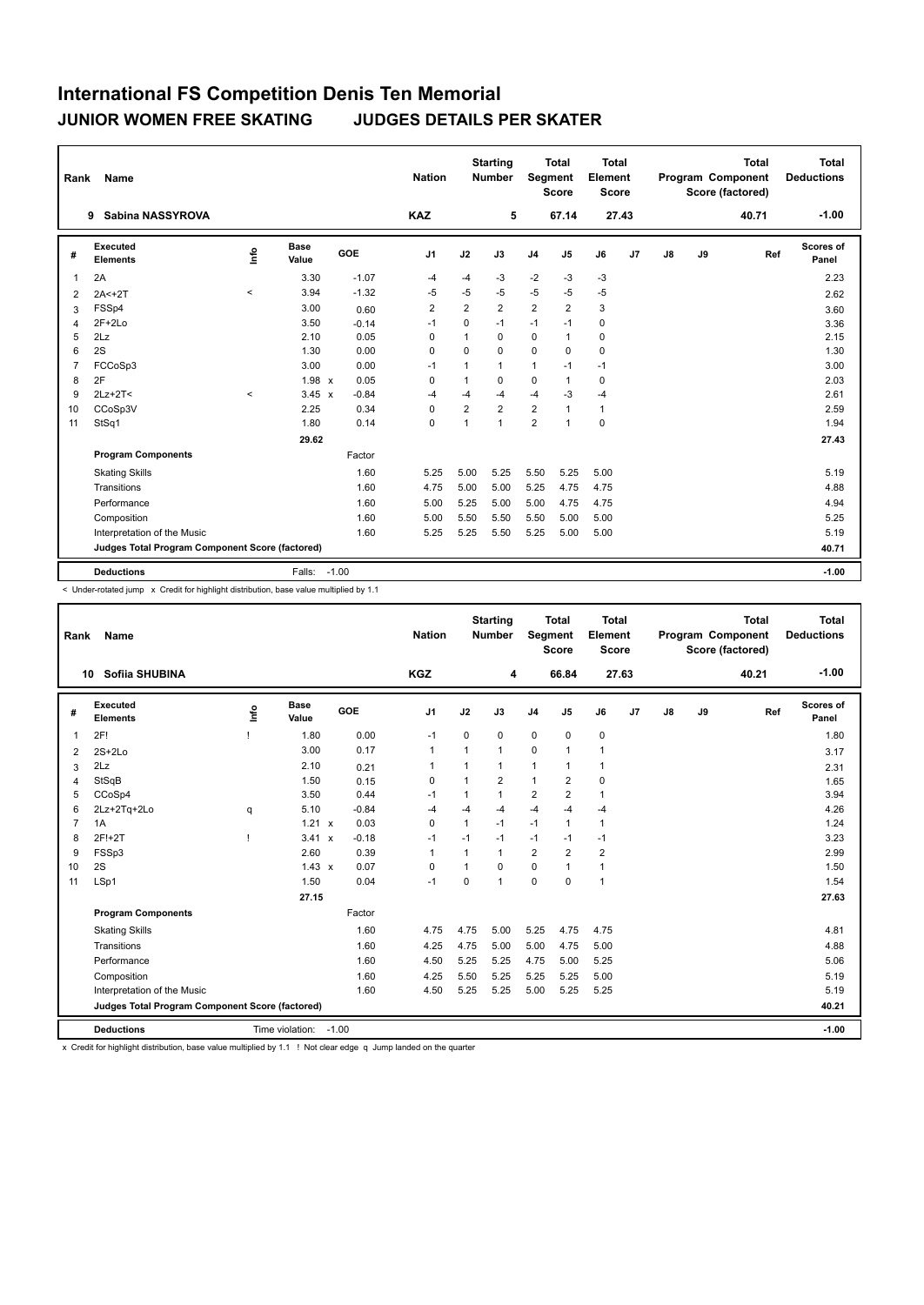| Rank           | Name                                            |      |                      |         | <b>Nation</b>  |              | <b>Starting</b><br><b>Number</b> |                | <b>Total</b><br>Segment<br><b>Score</b> | Total<br>Element<br>Score |                |               |    | <b>Total</b><br><b>Program Component</b><br>Score (factored) | Total<br><b>Deductions</b> |
|----------------|-------------------------------------------------|------|----------------------|---------|----------------|--------------|----------------------------------|----------------|-----------------------------------------|---------------------------|----------------|---------------|----|--------------------------------------------------------------|----------------------------|
|                | <b>Elizaveta YUN</b><br>11                      |      |                      |         | <b>KAZ</b>     |              | 3                                |                | 64.25                                   |                           | 28.45          |               |    | 35.80                                                        | 0.00                       |
| #              | <b>Executed</b><br><b>Elements</b>              | ١nfo | <b>Base</b><br>Value | GOE     | J <sub>1</sub> | J2           | J3                               | J <sub>4</sub> | J <sub>5</sub>                          | J6                        | J <sub>7</sub> | $\mathsf{J}8$ | J9 | Ref                                                          | Scores of<br>Panel         |
| 1              | 2A                                              |      | 3.30                 | $-0.91$ | $-3$           | $-3$         | $-2$                             | $-1$           | $-3$                                    | $-3$                      |                |               |    |                                                              | 2.39                       |
| $\overline{2}$ | 2Lze                                            | e    | 1.68                 | $-0.34$ | $-2$           | $-2$         | $-2$                             | $-2$           | $-2$                                    | $-2$                      |                |               |    |                                                              | 1.34                       |
| 3              | 3S<<                                            | <<   | 1.30                 | $-0.65$ | $-5$           | $-5$         | $-5$                             | $-5$           | $-5$                                    | $-5$                      |                |               |    |                                                              | 0.65                       |
| $\overline{4}$ | $2F+2T$                                         |      | 3.10                 | 0.00    | $\mathbf 0$    | 0            | $\mathbf 0$                      | $\mathbf 0$    | $\mathbf 0$                             | $\mathbf 0$               |                |               |    |                                                              | 3.10                       |
| 5              | FSSp3                                           |      | 2.60                 | 0.26    | 1              | 1            | $\mathbf{1}$                     | 1              | 1                                       | $\mathbf{1}$              |                |               |    |                                                              | 2.86                       |
| 6              | 2Lze+2Lo                                        | e    | 3.38                 | $-0.34$ | $-2$           | $-2$         | $-2$                             | $-2$           | $-2$                                    | $-2$                      |                |               |    |                                                              | 3.04                       |
| $\overline{7}$ | CCoSp4                                          |      | 3.50                 | 0.35    | 0              | $\mathbf{1}$ | $\mathbf{1}$                     | $\mathbf{1}$   | $\mathbf{1}$                            | $\mathbf{1}$              |                |               |    |                                                              | 3.85                       |
| 8              | 2A                                              |      | $3.63 \times$        | 0.25    | 0              | 0            | $\mathbf{1}$                     | $\mathbf{1}$   | 1                                       | $\mathbf{1}$              |                |               |    |                                                              | 3.88                       |
| 9              | StSq1                                           |      | 1.80                 | 0.09    | 0              | $-1$         | $\mathbf{1}$                     | 1              | 1                                       | $\mathbf 0$               |                |               |    |                                                              | 1.89                       |
| 10             | $2F+2T$                                         |      | $3.41 \times$        | 0.00    | $\mathbf 0$    | 0            | $\mathbf 0$                      | $\mathbf 0$    | $\mathbf 0$                             | $\mathbf 0$               |                |               |    |                                                              | 3.41                       |
| 11             | LSp2                                            |      | 1.90                 | 0.14    | $-1$           | 1            | $\mathbf{1}$                     | $\mathbf{1}$   | $\overline{1}$                          | $\mathbf 0$               |                |               |    |                                                              | 2.04                       |
|                |                                                 |      | 29.60                |         |                |              |                                  |                |                                         |                           |                |               |    |                                                              | 28.45                      |
|                | <b>Program Components</b>                       |      |                      | Factor  |                |              |                                  |                |                                         |                           |                |               |    |                                                              |                            |
|                | <b>Skating Skills</b>                           |      |                      | 1.60    | 4.50           | 4.50         | 4.50                             | 4.75           | 4.75                                    | 4.50                      |                |               |    |                                                              | 4.56                       |
|                | Transitions                                     |      |                      | 1.60    | 4.25           | 4.00         | 4.50                             | 4.00           | 4.50                                    | 4.00                      |                |               |    |                                                              | 4.19                       |
|                | Performance                                     |      |                      | 1.60    | 4.25           | 4.25         | 4.75                             | 4.50           | 4.75                                    | 4.50                      |                |               |    |                                                              | 4.50                       |
|                | Composition                                     |      |                      | 1.60    | 4.25           | 4.50         | 4.75                             | 4.75           | 5.00                                    | 4.25                      |                |               |    |                                                              | 4.56                       |
|                | Interpretation of the Music                     |      |                      | 1.60    | 4.25           | 4.50         | 4.75                             | 4.50           | 5.00                                    | 4.50                      |                |               |    |                                                              | 4.56                       |
|                | Judges Total Program Component Score (factored) |      |                      |         |                |              |                                  |                |                                         |                           |                |               |    |                                                              | 35.80                      |
|                | <b>Deductions</b>                               |      |                      |         |                |              |                                  |                |                                         |                           |                |               |    |                                                              | 0.00                       |

<< Downgraded jump x Credit for highlight distribution, base value multiplied by 1.1 e Wrong edge

| Rank           | Name                                            |      |                      |         | <b>Nation</b>  |             | <b>Starting</b><br><b>Number</b> | Segment        | <b>Total</b><br><b>Score</b> | Total<br>Element<br><b>Score</b> |       |               |    | <b>Total</b><br>Program Component<br>Score (factored) | <b>Total</b><br><b>Deductions</b> |
|----------------|-------------------------------------------------|------|----------------------|---------|----------------|-------------|----------------------------------|----------------|------------------------------|----------------------------------|-------|---------------|----|-------------------------------------------------------|-----------------------------------|
|                | Darya SVOBODINA<br>12                           |      |                      |         | <b>UZB</b>     |             | $\mathbf{2}$                     |                | 53.18                        |                                  | 22.28 |               |    | 30.90                                                 | 0.00                              |
| #              | Executed<br><b>Elements</b>                     | Info | <b>Base</b><br>Value | GOE     | J <sub>1</sub> | J2          | J3                               | J <sub>4</sub> | J5                           | J6                               | J7    | $\mathsf{J}8$ | J9 | Ref                                                   | Scores of<br>Panel                |
| $\overline{1}$ | 1Lo                                             |      | 0.50                 | $-0.05$ | $-1$           | $-2$        | $-1$                             | $-1$           | 0                            | $-1$                             |       |               |    |                                                       | 0.45                              |
| 2              | 2A+1Eu+2S                                       |      | 5.10                 | 0.00    | $\Omega$       | $\Omega$    | 0                                | 0              | 0                            | 0                                |       |               |    |                                                       | 5.10                              |
| 3              | 2Lze+2Lo                                        | e    | 3.38                 | $-0.34$ | $-2$           | $-2$        | $-2$                             | $-2$           | $-2$                         | $-2$                             |       |               |    |                                                       | 3.04                              |
| $\overline{4}$ | 2A                                              |      | 3.30                 | 0.00    | $\Omega$       | $\Omega$    | $\Omega$                         | $\mathbf 0$    | $\Omega$                     | $\mathbf 0$                      |       |               |    |                                                       | 3.30                              |
| 5              | FCCoSp                                          |      | 0.00                 | 0.00    |                |             |                                  |                |                              | $\overline{\phantom{a}}$         |       |               |    |                                                       | 0.00                              |
| 6              | LSp1                                            |      | 1.50                 | $-0.08$ | $-1$           | 0           | 0                                | $\mathbf 0$    | $-1$                         | $-1$                             |       |               |    |                                                       | 1.42                              |
| $\overline{7}$ | 2F                                              |      | $1.98 \times$        | $-0.36$ | $-2$           | $-2$        | $-2$                             | $-2$           | $-2$                         | $-2$                             |       |               |    |                                                       | 1.62                              |
| 8              | StSqB                                           |      | 1.50                 | $-0.19$ | $-1$           | $-3$        | $-1$                             | $-2$           | $-1$                         | $-1$                             |       |               |    |                                                       | 1.31                              |
| 9              | $2F+2T$                                         |      | 3.41 x               | 0.00    | $\mathbf 0$    | $\mathbf 0$ | 0                                | $\mathbf 0$    | 0                            | $\mathbf 0$                      |       |               |    |                                                       | 3.41                              |
| 10             | 1Lze                                            | e    | $0.53 \times$        | $-0.10$ | $-2$           | $-2$        | $-2$                             | $-2$           | $-2$                         | $-2$                             |       |               |    |                                                       | 0.43                              |
| 11             | CCoSp1                                          |      | 2.00                 | 0.20    | $\mathbf{1}$   | 1           | 1                                | 0              | 1                            | $\overline{1}$                   |       |               |    |                                                       | 2.20                              |
|                |                                                 |      | 23.20                |         |                |             |                                  |                |                              |                                  |       |               |    |                                                       | 22.28                             |
|                | <b>Program Components</b>                       |      |                      | Factor  |                |             |                                  |                |                              |                                  |       |               |    |                                                       |                                   |
|                | <b>Skating Skills</b>                           |      |                      | 1.60    | 4.50           | 4.25        | 4.00                             | 4.00           | 4.50                         | 4.00                             |       |               |    |                                                       | 4.19                              |
|                | Transitions                                     |      |                      | 1.60    | 4.00           | 4.00        | 3.25                             | 3.25           | 4.00                         | 3.50                             |       |               |    |                                                       | 3.69                              |
|                | Performance                                     |      |                      | 1.60    | 4.00           | 3.50        | 3.75                             | 3.50           | 3.75                         | 3.75                             |       |               |    |                                                       | 3.69                              |
|                | Composition                                     |      |                      | 1.60    | 4.00           | 3.50        | 3.75                             | 4.00           | 4.00                         | 3.50                             |       |               |    |                                                       | 3.81                              |
|                | Interpretation of the Music                     |      |                      | 1.60    | 4.25           | 3.50        | 4.00                             | 3.75           | 4.25                         | 3.75                             |       |               |    |                                                       | 3.94                              |
|                | Judges Total Program Component Score (factored) |      |                      |         |                |             |                                  |                |                              |                                  |       |               |    |                                                       | 30.90                             |
|                | <b>Deductions</b>                               |      |                      |         |                |             |                                  |                |                              |                                  |       |               |    |                                                       | 0.00                              |

x Credit for highlight distribution, base value multiplied by 1.1 e Wrong edge